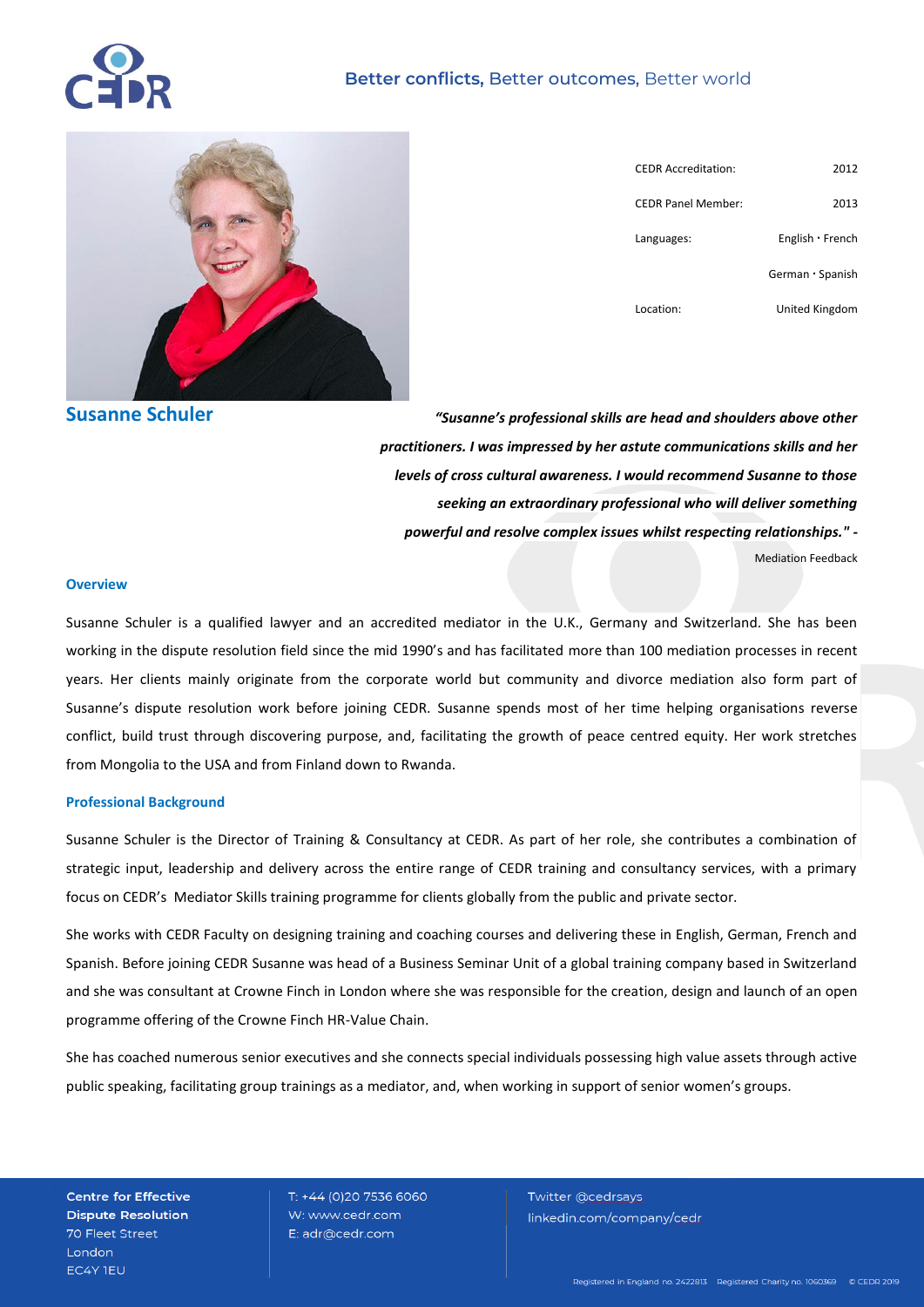

### **Expertise**

Construction & Engineering

Employment & Workplace

- Family Disputes
- Sale of Goods & Services
- Intercultural

# **Dispute Experience**

#### **Construction & Engineering**

- Construction dispute between 2 communities about the construction of an outdoor swimming pool.
- Multi party conflict within a community about the construction of a playground.
- Multi party conflict about the construction of a runway for a national airport.

#### **Employment & Workplace**

- Workplace dispute within an international organisation between a department and an employee based on discrimination.
- Workplace dispute involving issues about sexual harassment and racial discrimination between a line manager and an employee.
- Workplace disputes within a global IT company involving issues about harassment and bullying.
- Intra-organisational conflicts during a merger and acquisition process.
- Intra-team conflict about contracts and collaboration in a medical practice.
- Intra-departmental conflict about resource distribution issues.

#### **Family Disputes (Germany, Switzerland, France)**

- Divorce disputes.
- Family disputes.
- Intergenerational disputes.

## **Intercultural**

- Intercultural-awareness mediation within multicultural teams of a global company.
- Diversity and inclusion workshops within a global diversity project for an international pharmaceutical company.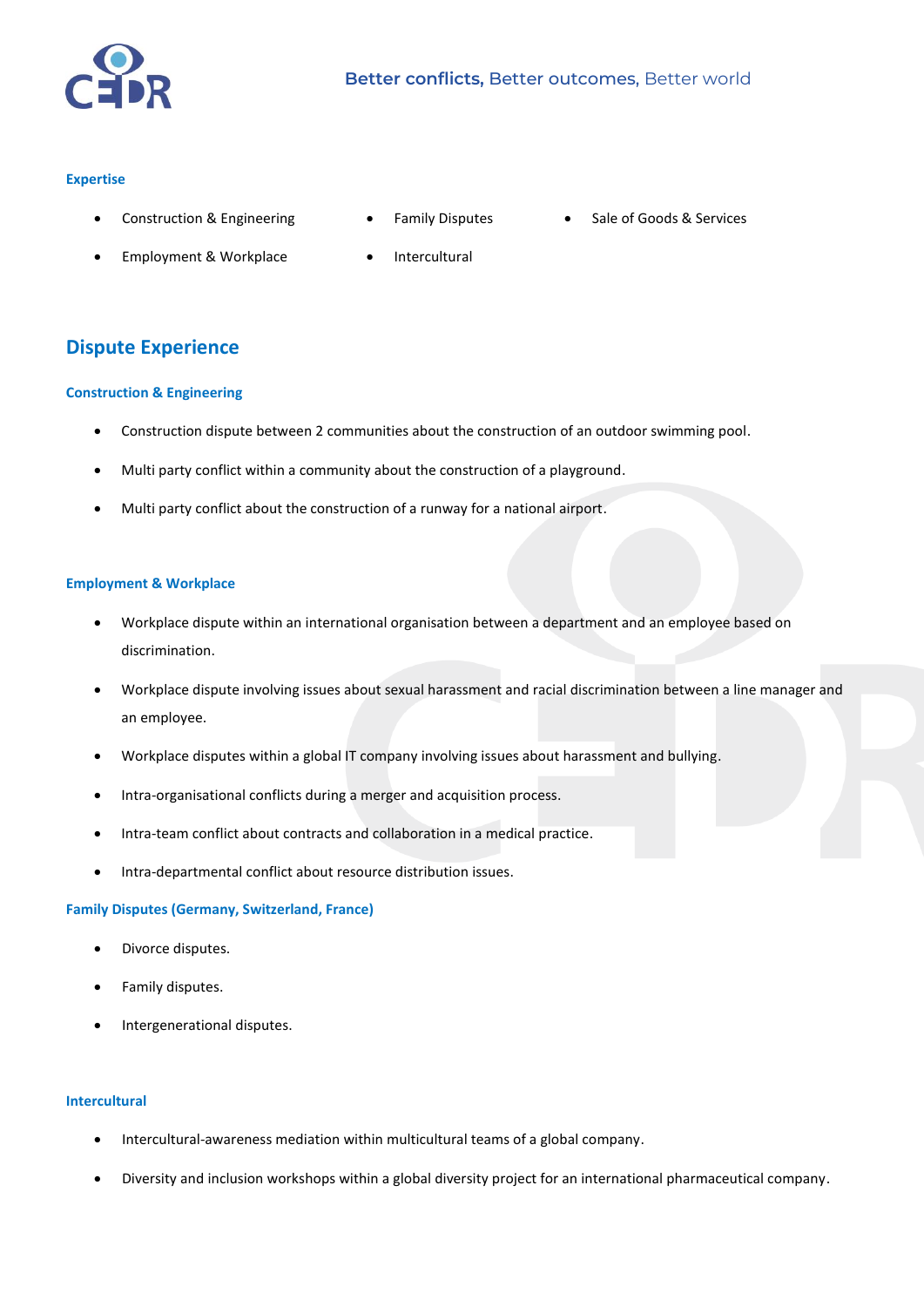

- Worldwide conflict awareness programme for a global IT company.
- Intercultural and discrimination disputes in a global engineering company.
- International cooperation dispute between headquarter and local affiliates.
- Intercultural awareness and conflict prevention programme for blue collar workers of a German cement company operating in Germany and Namibia.
- Intercultural Collaboration Programme for multicultural teams for a global aviation company.
- Human Rights Mediation between corporations and communities, in Africa and Asia

### **Sale of Goods & Services**

- Dispute between a contractor and subcontractor about the payment of invoices for provided installation services of hydraulic pumps and tanks to tractors/trailers.
- Dispute between service provider and owner of a company regarding payment of outstanding costs and delivery of services.

#### **Other Dispute Resolution Experience**

#### **Non-Violent Communication Projects**

A variety of mediation and conflict awareness and empowerment projects in schools and communities.

**Online** (via Skype or telephone or web-based platforms)

- Human Rights disputes .
- Virtual team disputes.

### **Personal Style**

Susanne believes that mediation is a transformational process which takes an essentially social and communicative view of human conflict. In her opinion and experience conflict represents first and foremost a crisis in some human interaction and destabilises the parties' experience of both self and other, which leads them to interact in a more self-absorbed way than they did before the conflict. As a result, the interaction between the parties quickly degenerates and assumes a mutually destructive, alienating, and dehumanising character.

Despite conflict's potentially destructive impacts on interaction, Susanne believes that people have still the capacity to change the quality of their interactions to reflect relative personal strength or self-confidence or responsiveness to the other.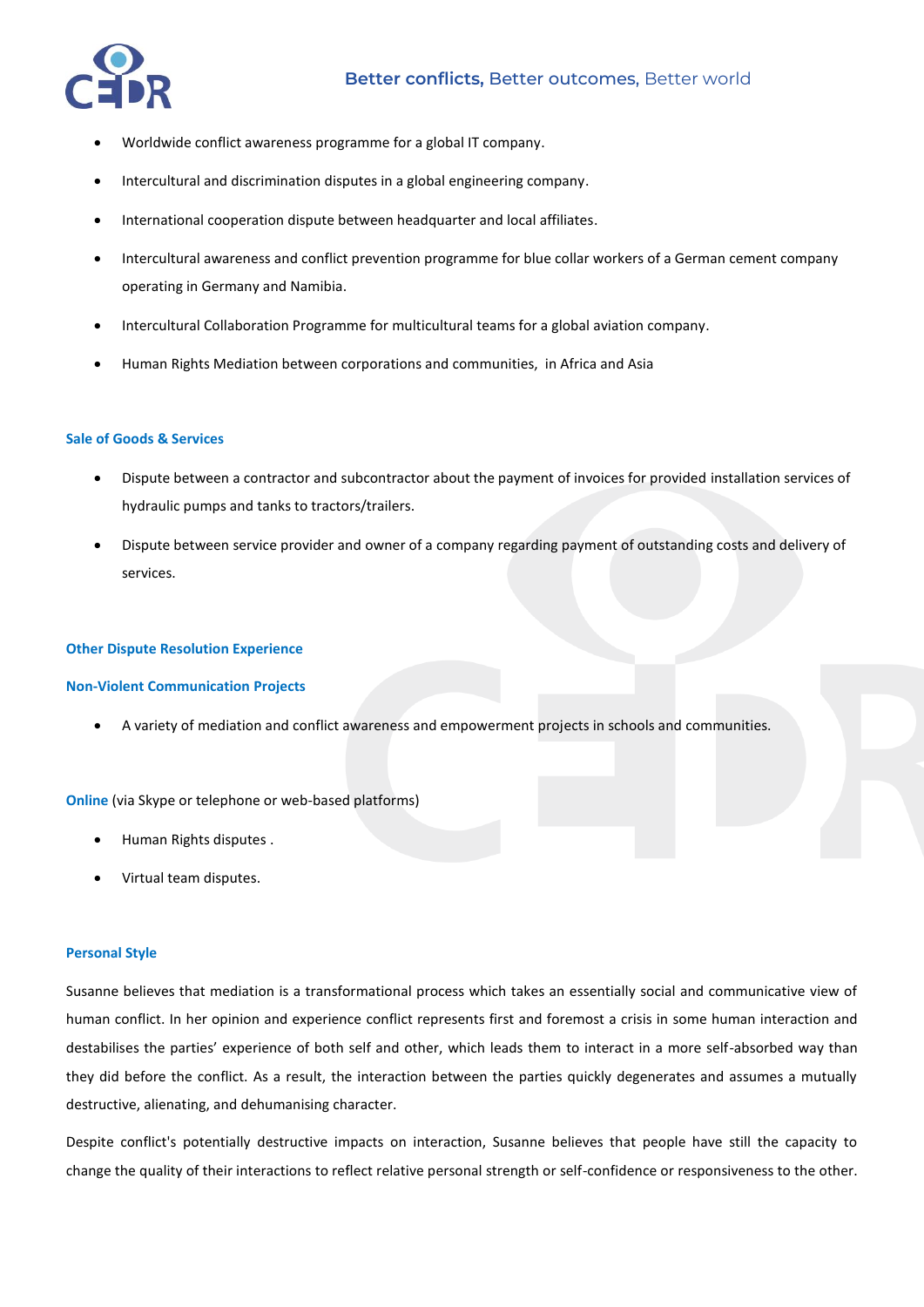

# **Better conflicts,** Better outcomes, Better world

Susanne thinks that effective mediator practice is focused on supporting empowerment and recognition shifts, by allowing and encouraging party deliberation and decision-making, and inter-party perspective-taking, in various ways (such as reality checking, high gain questioning, pragmatic solution finding, mirroring, active listening etc.).

### **Feedback**

- *"Susanne is a contemporary director, mediator & trainer with a "world vision". She is a business partner who is team and process -oriented, without neglecting the people involved in any given task. Her multi - lingual fluency and work experience in training, mediation and complex business processes and product implementation across diverse cultures has established her as a qualified and unique director, trainer & mediator."*
- *"Susanne is a strong analyst and a dedicated consultant, and she handles all the customer cases very professionally. Furthermore I know Susanne as a very skilled and talented mediator, conflict manager and interculturalist with deep knowledge of different national and corporate cultures. Plus, Susanne speaks several languages fluently and is thus able to support companies all over the world with profound understanding and a very high expertise. I can highly recommend working with Susanne in any project on people development."*
- *"Susanne is an amazing coach and facilitator. I have experienced her coaching and since then my life has made so many positive changes, both personally and professionally. It's amazing how her advices and coaching, once applied, work. What particularly impressed me (and still does) about Susanne are her excellent communication and facilitation skills and her genuine interest in supporting people's development, which goes beyond the training session as such."*
- *"The coaching experience with Susanne enabled me to put a clear focus on my development goals and ultimately change some of my behaviours which empowered me to make decisions and move forward. The unbiased sounding board and guidance was invaluable in developing a fresh approach to making an impact as a HR professional . A great investment in my future."*
- *"I really enjoyed your intervention and found it enlightening. You know how to address complex and challenging topics in a communicative, engaging and highly empowering way. For me the greatest revelation was that it's ok to take time to develop myself at work (to get fit for purpose), and that it's ok to say "no"!"*
- *"If you are looking for a highly skilled trainer, facilitator and intercultural expert you are in best hands with Susanne Schuler. She pairs her deep knowledge of cultural differences with highly interactive and cutting edge learning methodologies to leverage people's strengths and differences for higher performance. Her clients value her for her superior knowledge in mediation, negotiation, conflict management, communication, assertiveness and intercultural competence. Personally I immensely benefited from her insights as she coached me around cross-cultural challenges and helped me significantly grow my professional capabilities."*
- *"Susanne is highly skilled individual. Her soft as well as professional skills goes far beyond anyone can ask. I would like to emphasize her high communications skills and cross cultural awareness.*